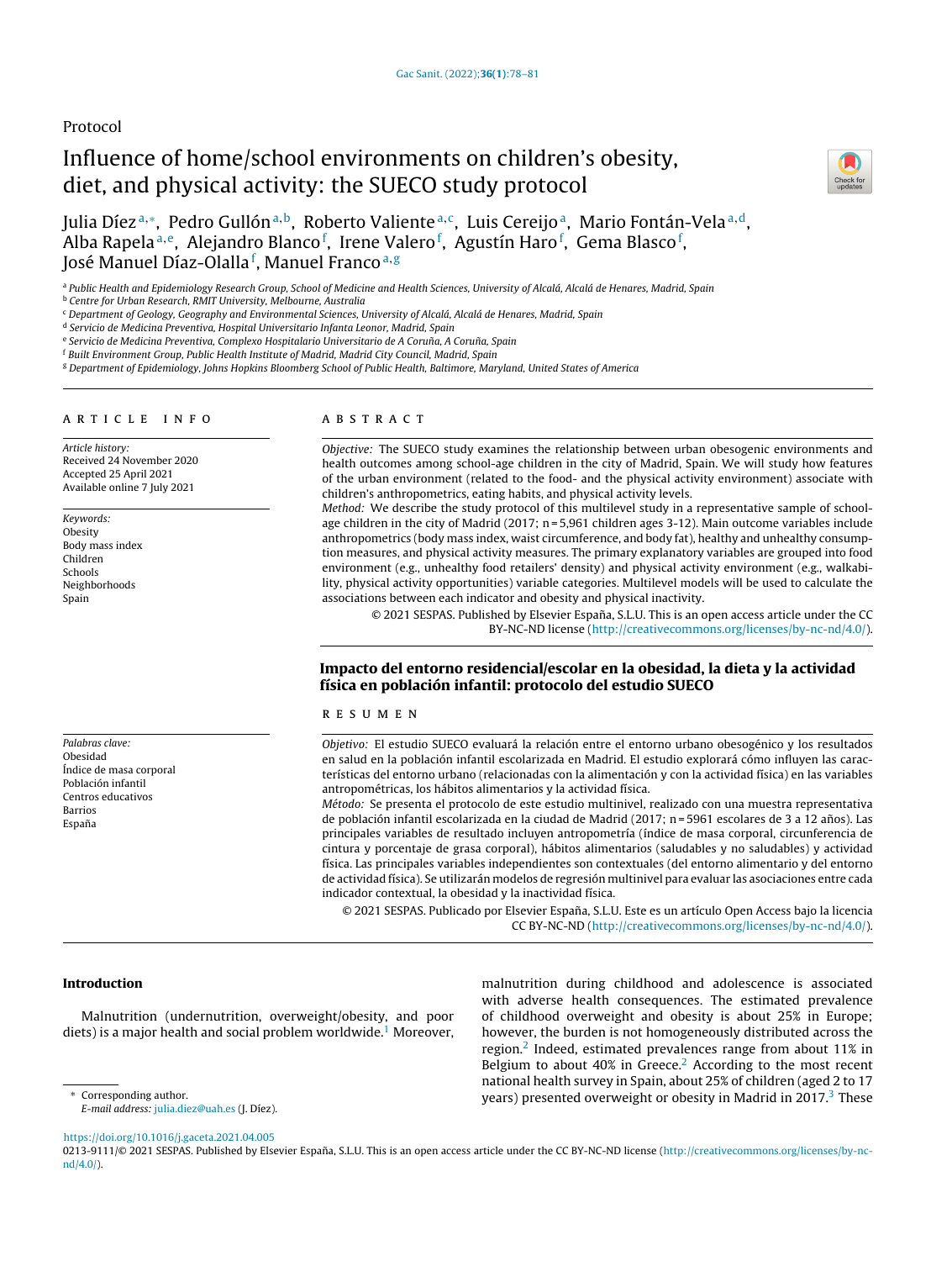#### J. Díez et al. / Gac Sanit. (2022); **36(1)**: 78–81 79

<span id="page-1-0"></span>

Figure 1. Flow-chart of the study population.

prevalence rates are partially attributed to a gradual shift in these countries, from a Mediterranean Diet to a more Westernized diet. Thus, at the forefront of malnutrition and poor children's health is the obesogenic environment.<sup>[4](#page-3-0)</sup>

Swinburn et al. $4$  defined the obesogenic environment as "the sum of the influences that the surroundings, opportunities, or conditions of life have on promoting obesity". This obesogenic environment contributes to overweight/obesity by encouraging unhealthy diets and sedentarism. $<sup>5</sup>$  $<sup>5</sup>$  $<sup>5</sup>$  For children, this corresponds</sup> to an increased access to unhealthy food and sugar-sweetened beverages.[6](#page-3-0) Furthermore, accessibility to recreational facilities (e.g., playgrounds), walkability, sports facilities, and active school transportation opportunities are associated with increased physical activity.[7,8](#page-3-0)

Yet, scarce research has simultaneously examined more than one dimension of the obesogenic environment concerning chil-dren's obesity.<sup>[9,10](#page-3-0)</sup> Also, most supporting evidence comes from the US, Australia, and the UK; however, the structure of the built and the food environment differ across geographic contexts. $11-13$  Despite the recognition that childhood obesity in Europe is highest within Mediterranean countries, no study has been conducted in this context.[14,15](#page-3-0) This lack of evidence is hindering effective translation into policy.

The SUECO study aims to assess the relationships between residential- and school-level urban environment features and individual-level anthropometrics, eating behaviors, physical activity among young children in Madrid, Spain.

#### Method

#### Study design

This is a multilevel study conducted in Madrid, Spain. We will use de-identified individual data from the 2017 dataset of the Encuesta del estado nutricional de la población infantil de la ciudad de Madrid, a city-wide survey commissioned by the city council to assess the nutritional status of Madrid school-age children (3 to 12 years).[16](#page-3-0) Contextual measures will be developed based on earlier work (fig. 1).<sup>[6,17,18](#page-3-0)</sup>

#### Participants and sample

Participants were selected using a stratified cluster sampling design [\(see](#page-3-0) [fig.](#page-3-0) I [in](#page-3-0) [online](#page-3-0) [Appendix\).](#page-3-0) First, schools were stratified according to area-level factors, and 84 were randomly selected. Out of these, 60 agreed to participate (response rate: 71.4%). Second, school classes were randomly selected in each school. The study population comprised 7,740 children from which 6,157

#### Table 1

Variables included in the study.

| Outcomes                      | Measures                                                                                                                          |
|-------------------------------|-----------------------------------------------------------------------------------------------------------------------------------|
| Anthropometrics               | Age- and sex-standardized<br>body mass index (BMI<br>z-scores), overweight, obesity<br>Waist circumference<br>Body fat percentage |
| Healthy and unhealthy         | Fruit and vegetables intake                                                                                                       |
| consumption measures          | Sweet-sweetened beverages<br><b>Sweets</b><br><b>Fast-food intake</b>                                                             |
| Physical activity measures    | Active travel to school                                                                                                           |
|                               | Physical activity                                                                                                                 |
| Exposures                     | Measures                                                                                                                          |
| Food environment              | Unhealthy food retailers'<br>density                                                                                              |
| Walkability                   | Walkability index                                                                                                                 |
| Surrounding physical activity | Density of playgrounds                                                                                                            |
| opportunities                 | Density of and proximity to<br>exercise facilities                                                                                |
|                               | Green spaces' density                                                                                                             |

provided parental consent to participate in the study (recruitment rate: 79.5%).

The actual number of children for each analysis will vary because individuals could consent to single components of the study (e.g., 5298 for anthropometrics) while abstaining from others (e.g., 5201 completed the survey).

#### Study variables

Table 1 shows an overview of the study variables. The main outcome variables encompass anthropometrics, healthy and unhealthy consumption measures, and physical activity measures.

#### Main outcome variables

## 1) Anthropometrics

Objectively measured heights and weights were used to calculate body mass index (BMI, weight in kg / height in  $m<sup>2</sup>$ [\)](#page-3-0) for each child. To allow for international comparisons, this study will use the WHO BMI growth reference which is an age-sex specific BMI z-score to classify overweight and obesity.<sup>[19](#page-3-0)</sup> We will also use as adiposity measures waist circumference and body fat percentage.

Measurements were made by trained staff using standard procedures and regularly calibrated instruments: height was measured with a stadiometer (MZ 10042) and weight with a digital weight scale (TANITA UM-076), both without shoes and with light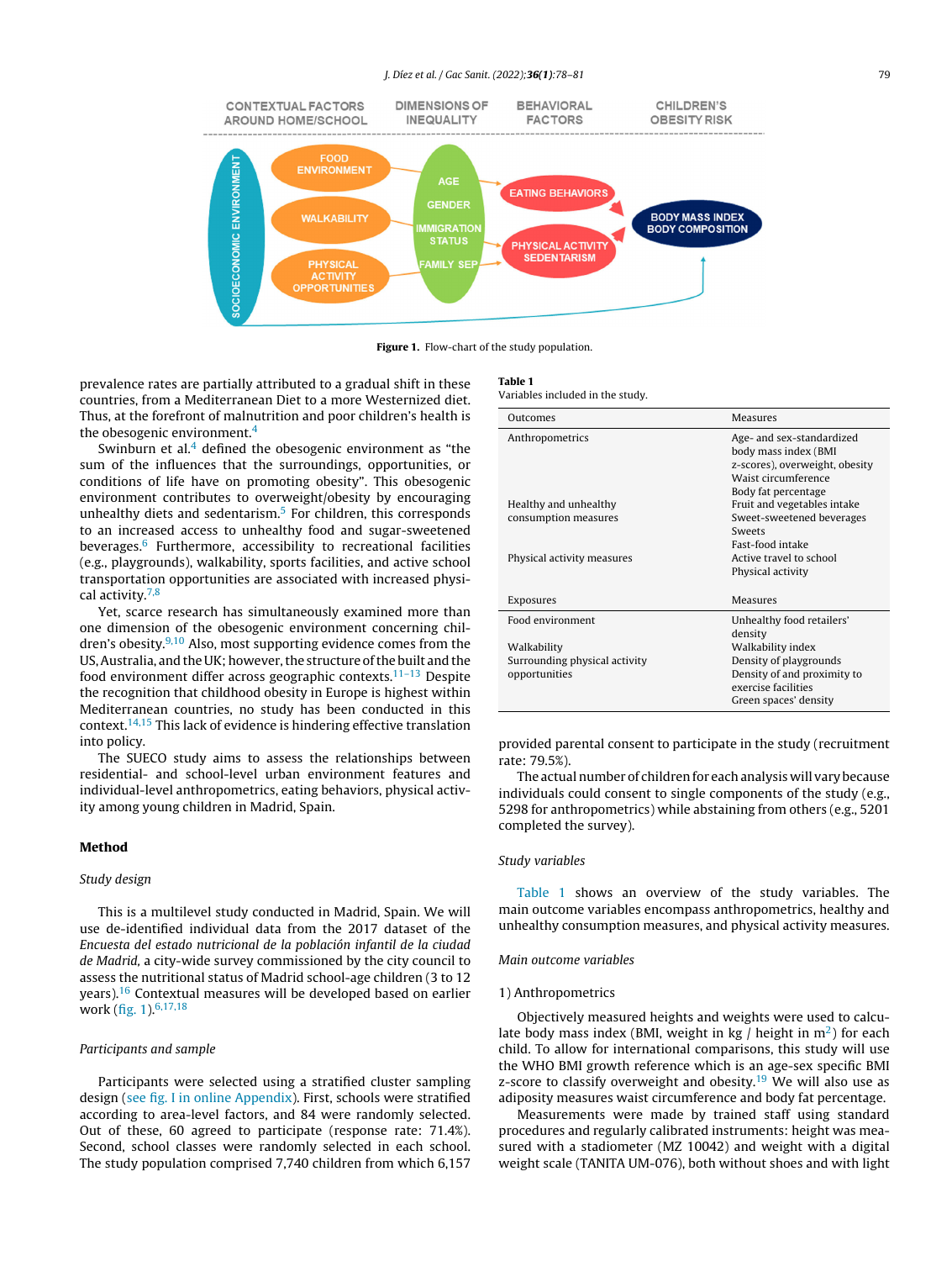clothing. Waist circumference was measured to the nearest 0.1 cm in a standing position with the use of a measuring tape. 2) Healthy and unhealthy consumption measures

We will calculate fruit and vegetable intake based on the sum of two questions from the questionnaire. Consumption of sugarsweetened beverages will include carbonated sugar-sweetened drinks and non-carbonated sugar-sweetened drinks. Fast-food consumption will include hamburgers and pizza. Possible answer categories were: never, 1–3 times a week, 4–6 times per week, 7 times a week. Consumption frequencies will be then summed to calculate consumption measures as frequencies per week. Eating at fast-food outlets will be calculated based on the specific question "In a normal week, how many times does your visit a fast-food outlet?". Possible answer categories were: never, less than one time a week, and one or more times per week.

## 3) Physical activity

Moderate-to-vigorous physical activity levels will be estimated based on ameasure of weeklymoderate-to-vigorous physical activity (total amount in minutes) that includes all types of activity out of school hours. We will measure active travel to school based on the following question; "On a typical day is the main part of your child's journey to school made by walking/bicycle, bus/train/subway, car/motorcycle or other means?" Response "walking/bicycle" was coded 1 signifying active travel, and all other responses coded 0.

#### Main exposure variables

We will construct a geodatabase using Geographic Information Systems, which will allow us to geocode children's home and school addresses, and estimate exposure measurements (e.g., food environment, walkability, and exercise opportunities) around both home and school environment. Data will be spatially joined to census tracts to merge databases obtained at different geographic unit levels.

## 1) Food environment

Assessment of the retail food environment will be based on earlier work<sup>[6](#page-3-0)</sup>. We will measure the density of food retailers offering unhealthy food and sugar-sweetened beverages within a 400 m shortest network path buffer around each children's residence and school address. Buffers of 800m will be considered in sensitivity analyses. Retailers' addresses will be collected (as of 2017) using a publicly available administrative dataset (Censo de locales y actividades) which was previously validated.[20](#page-3-0)

## 2) Walkability

We will measure area-level walkability, at the census tract level, using a previously validated walkability index.<sup>[18](#page-3-0)</sup> This index comprises four indicators: residential density, population density, retail destinations, and street connectivity. Data will be obtained from different secondary sources.

## 3) Surrounding physical activity opportunities

We will use three measures: 1) density of surrounding playgrounds; 2) density of green spaces, $^{21}$  $^{21}$  $^{21}$  and 3) density of exercise facilities (including both free outdoor sports courts and public sports centers). We obtained green spaces data combining all green land use cover categories from the City Council of Madrid for the year 2016 and all green spaces under mainteinance by the Madrid City Council in 2020.

### Potential confounders

We will identify potential confounders for each of the environmental exposures and include individual sociodemographic variables and area-level characteristics: age (years), sex (male or female), country of origin, household composition, Family Affluence Score (FAS) $^{22}$  $^{22}$  $^{22}$  as a measure of the family's socioeconomic status, area-level socioeconomic status,<sup>[18](#page-3-0)</sup> and population density.

## Statistical analysis

The study has a multilevel structure, where children are nested within schools [\(fig.](#page-1-0) 1). Therefore, multilevel regression models will be used to examine the cross-sectional associations between each outcome measure and each areal level factor. All regression models will be adjusted for a common set of potential confounders and checked for effect modification (e.g., by sex to obtain sex-specific estimates). Effect modification will be tested by including interaction terms in the models. We will design sensitivity analyses to test the robustness of our findings to different model specifications.

#### Ethical considerations

The study will be conducted according to the guidelines laid down by the Declaration of Helsinki and ethical approval was granted by the Ethics Committee of the Universidad de Alcalá (CEI/HU/2019/35). Participants were assured of anonymity and confidentiality and written consent was obtained from the parents or legal guardians of all children. All data exchanges will adhere to the most up-to-date EU and national data protection regulations.

## Discussion

To the best of our knowledge, no research projects on this topic have been conducted or are in progress in Spain. Thus, it will provide significant evidence. First, its multi-level study design will allow for assessing possible area-level effects over and above individual-level effects. Second, it focuses on school-age children which is a current priority given the magnitude of excess body weight, physical inactivity, and sedentarism among this population group. Third, it will measure the obesogenic environment across several domains and locations (both residence and school location).<sup>[10](#page-3-0)</sup> Fourth, it will assess the impact of individual- and area-level SES, which are potentially important covariates of eating habits and physical activity and potential effect modifiers of the associations between environmental determinants and eating habits or physical activity.

This study presents several methodological limitations. First, eating and physical activity data are based on self-report, which is prone to bias and measurement error (e.g., parents may be reluctant to disclose the frequency at which their children consume sugarsweetened beverages). Second, it may be the case that fast-food retailers preferentially locate in areas with greater demand resulting in a causal pathway that is in the opposite direction to that hypothesized.

## Conclusions

The study offers a unique opportunity to evaluate the health consequences of obesogenic environments for school-age children in a large Southern European city like Madrid. This study will also provide relevant evidence to influence urban policies to promote children's well-being while addressing social inequities.

## Editor in charge of the article

Laura González.